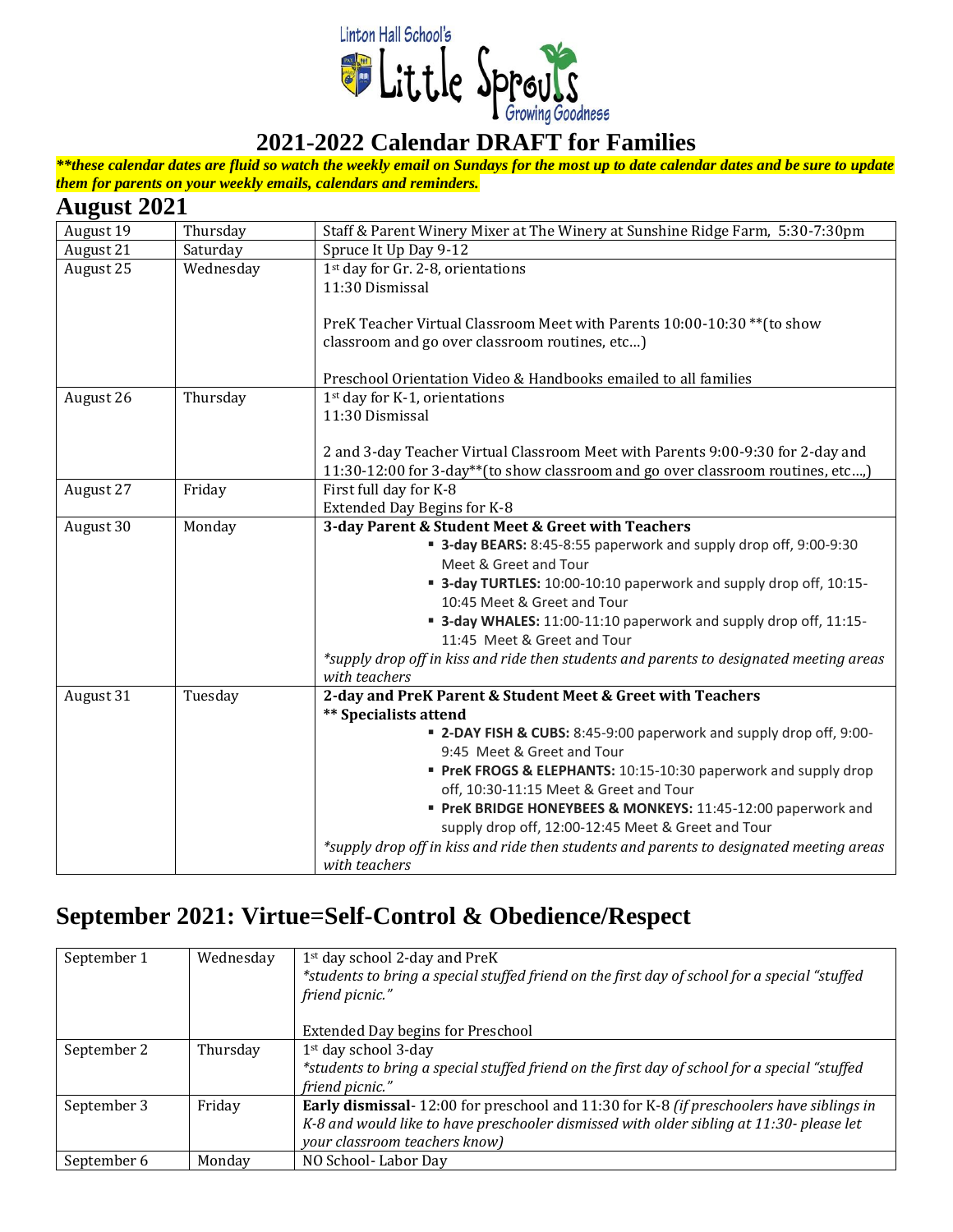| September 7  | Tuesday   | 1:00 dismiss PreK Bridge                    |
|--------------|-----------|---------------------------------------------|
| September 8  | Wednesday | Spirit Wear Orders DUE                      |
| September 9  | Thursday  |                                             |
| September 10 | Friday    | LHS Family Picnic 4pm                       |
| September 13 | Monday    |                                             |
| September 14 | Tuesday   |                                             |
| September 15 | Wednesday |                                             |
| September 16 | Thursday  |                                             |
| September 17 | Friday    |                                             |
| September 20 | Monday    |                                             |
| September 21 | Tuesday   | Picture Day Forms HOME with families        |
| September 22 | Wednesday |                                             |
| September 23 | Thursday  | Parent Walk & Talk/Room Parent Meeting 9:30 |
|              |           |                                             |
| September 24 | Friday    | NO School students-Teacher Work Day         |
| September 27 | Monday    |                                             |
| September 28 | Tuesday   |                                             |
| September 29 | Wednesday |                                             |
| September 30 | Thursday  |                                             |

# **October 2021: Virtue= Friendship & Hospitality**

| October 1  | Friday    | LS Spirit Day 2-day, PreK and K-8 - wear your LS spirit shirts!                          |
|------------|-----------|------------------------------------------------------------------------------------------|
| October 4  | Monday    | LS Spirit Day 3-day - wear your LS spirit shirts!                                        |
|            |           |                                                                                          |
|            |           | Saint Francis of Assisi Day, Blessing of the Animals at our classroom morning Prayer     |
|            |           | * kids can bring a stuffed animal or picture of their pets or a favorite animal          |
| October 5  | Tuesday   | 1:00 PreK Bridge early dismissal                                                         |
| October 6  | Wednesday |                                                                                          |
| October 7  | Thursday  |                                                                                          |
| October 8  | Friday    | Early dismissal- 12:00 for preschool and 11:30 for K-8 (if preschoolers have siblings in |
|            |           | K-8 and would like to have preschooler dismissed with older sibling at 11:30- please let |
|            |           | your classroom teachers know)                                                            |
| October 11 | Monday    | NO School                                                                                |
| October 12 | Tuesday   | Tue., Oct. 12 (LS School Pictures)                                                       |
|            |           | 8:00-8:45= Staff & Family Picture Opportunities *must sign up with the office            |
|            |           | 8:45 = Staff Picture                                                                     |
|            |           | $9:30 = 3$ -Day Bear Class                                                               |
|            |           | $10:15 = 3$ -Day Turtle Class                                                            |
|            |           | 11:00=3-Day Whale Class                                                                  |
| October 13 | Wednesday | Wed., Oct. 13 (LS School Pictures)                                                       |
|            |           | 8:00-9:30 Staff & Family Picture Opportunities *must sign up with the office             |
|            |           | $9:15 = 2$ -Day Fish Class                                                               |
|            |           | 10:00=2-Day Cub Class                                                                    |
| October 14 | Thursday  | Th., Oct. 14 (LS School Pictures)                                                        |
|            |           | 8:00-9:30= Staff & Family Picture Opportunities *must sign up with the office            |
|            |           | $9:30 = PK$ Frog Class *all assistants attend for picture                                |
|            |           | 10:10= PK HB Class *all assistants attend for picture                                    |
|            |           | 10:45 = PK Elephant Class *all assistants attend for picture                             |
|            |           | 11:30= PK Monkey *all assistants attend for picture                                      |
|            |           | Book Fair: October 14-22                                                                 |
| October 15 | Friday    |                                                                                          |
| October 18 | Monday    | Fall Harvest: CAMPING/NATURE/SPACE                                                       |
| October 19 | Tuesday   | Fall Harvest: CAMPING/NATURE/SPACE                                                       |
| October 20 | Wednesday | Fall Harvest: CAMPING/NATURE/SPACE                                                       |
| October 21 | Thursday  | Fall Harvest: CAMPING/NATURE/SPACE                                                       |
| October 22 | Friday    | Fall Harvest: CAMPING/NATURE/SPACE                                                       |
|            |           |                                                                                          |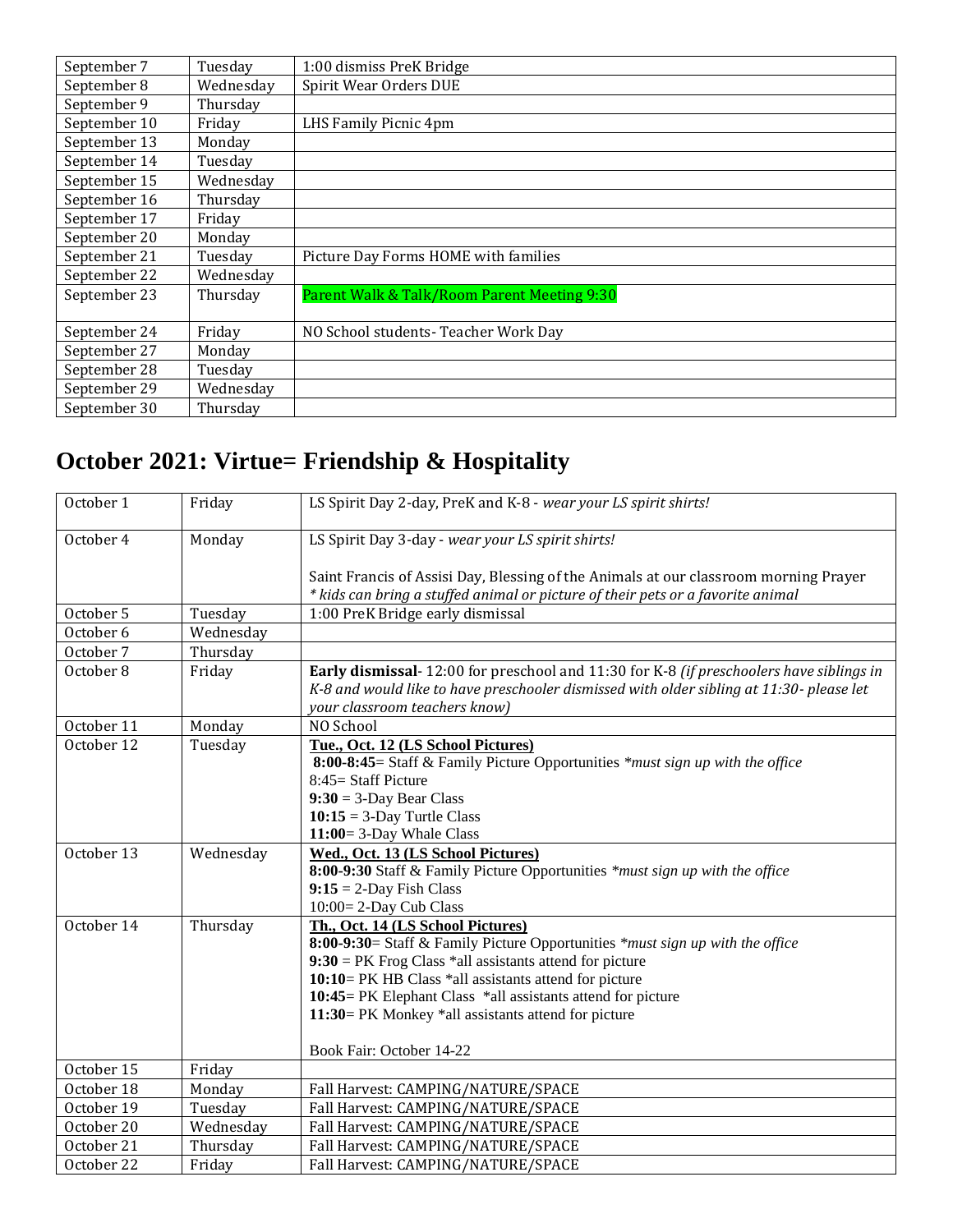| October 25 | Monday    |                                                         |
|------------|-----------|---------------------------------------------------------|
| October 26 | Tuesday   | 3-day Pumpkin Drop Off at morning Kiss & Ride           |
| October 27 | Wednesday | PreK Pumpkin Drop Off at morning Kiss & Ride            |
| October 28 | Thursday  | Happy Halloween                                         |
|            |           |                                                         |
|            |           | 3-day and PreK Pumpkin Pick Up at afternoon Kiss & Ride |
| October 29 | Fridav    | NO School-Teacher Work Day                              |

### **November 2021: Virtue= Thankfulness & Stability**

| November 1  | Monday    | NO School for preschool students, Preschool Conferences 8:30-2:30 |
|-------------|-----------|-------------------------------------------------------------------|
| November 2  | Tuesday   | LS Spirit Day 3-day, PreK- wear your LS shirts                    |
|             |           |                                                                   |
|             |           | 1:00 PreK Bridge Early Dismissal                                  |
| November 3  | Wednesday | LS Spirit Day 2-day- wear your LS shirts                          |
| November 4  | Thursday  |                                                                   |
| November 5  | Friday    |                                                                   |
| November 8  | Monday    |                                                                   |
| November 9  | Tuesday   |                                                                   |
| November 10 | Wednesday |                                                                   |
| November 11 | Thursday  | NO School-Veteran's Day                                           |
| November 12 | Friday    |                                                                   |
| November 15 | Monday    |                                                                   |
| November 16 | Tuesday   |                                                                   |
| November 17 | Wed.      |                                                                   |
| November 18 | Thursday  |                                                                   |
| November 19 | Friday    | 2-day Thanksgiving                                                |
| November 22 | Monday    | PreK Thanksgiving                                                 |
| November 23 | Tuesday   | 3-day Thanksgiving                                                |
| November 24 | Wednesday | NO School                                                         |
| November 25 | Thursday  | NO School, Happy Thanksgiving                                     |
| November 26 | Friday    | NO School                                                         |
| November 29 | Monday    | <b>Classes Resume</b>                                             |
|             |           |                                                                   |
|             |           | <b>Advent Begins</b>                                              |
| November 30 | Tuesday   | <b>Giving Tuesday</b>                                             |
|             |           | 1:00 PreK Bridge Early Dismissal                                  |

## **December 2021: Virtue= Kindness & Community**

| December 1  | Wednesday | LS Spirit Day 2-day, PreK, K-8- wear LS shirts!    |
|-------------|-----------|----------------------------------------------------|
| December 2  | Thursday  | LS Spirit Day 2-day- wear LS shirts!               |
|             |           |                                                    |
|             |           | Parent Walk & Talk 9:30                            |
| December 3  | Friday    |                                                    |
| December 6  | Monday    | Saint Nicholas Day- Pajama Day! (3-day, PreK, K-8) |
| December 7  | Tuesday   |                                                    |
| December 8  | Wednesday | Saint Nicholas Day- Pajama Day! (2-day)            |
| December 9  | Thursday  |                                                    |
| December 10 | Friday    | Christmas Party for 2-day                          |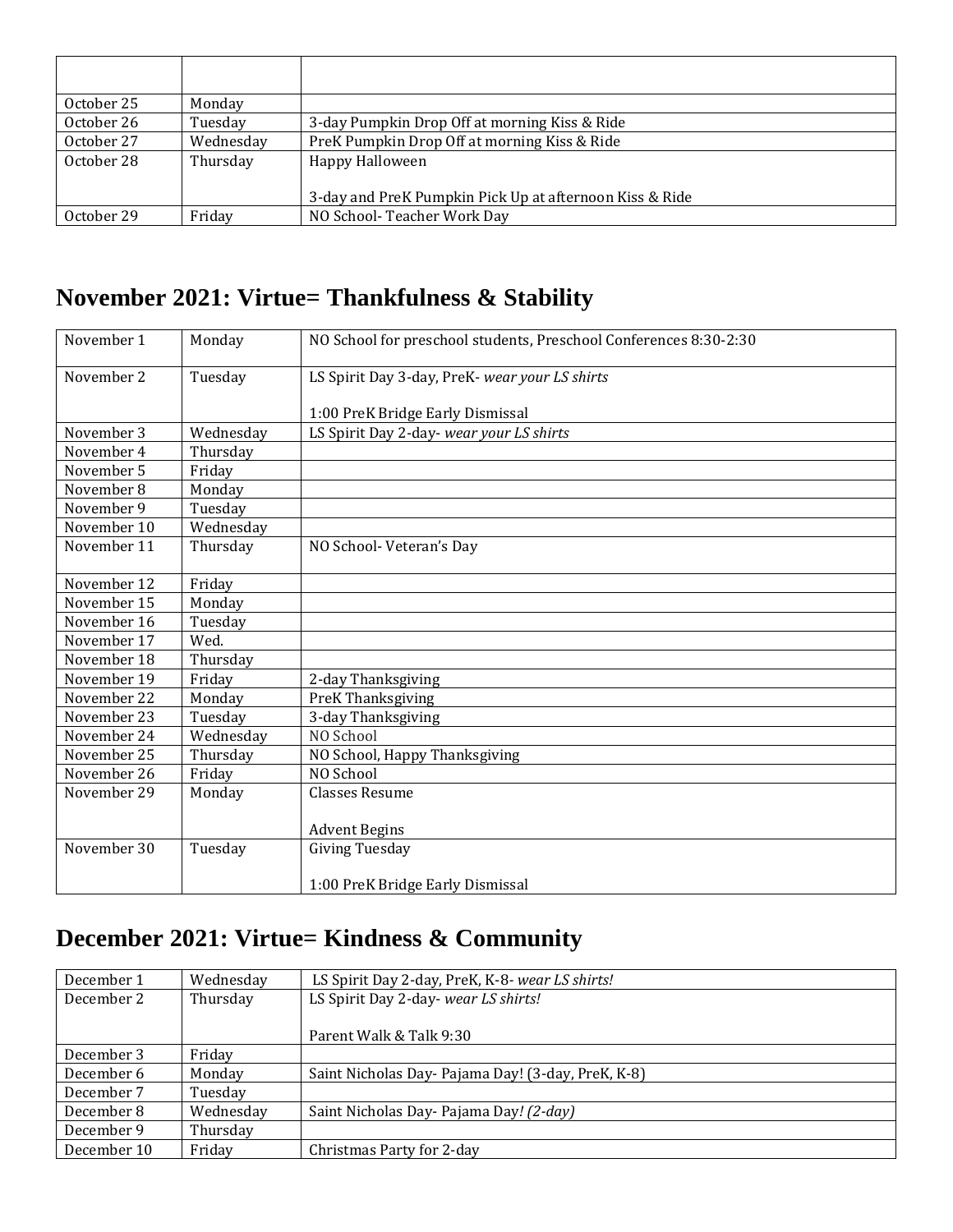| December 13  | Monday  | Christmas for 3-day and PreK                                   |
|--------------|---------|----------------------------------------------------------------|
| December 14- | Tuesday | Little Sprout Winter Break Camp, 9:00-1:00 ??                  |
| 17           |         |                                                                |
| December 14- |         | Little Sprout Christmas Break                                  |
| January 3    |         |                                                                |
| December 17  | Friday  | Last day before break for K-8, 11:30 dismissal-Red & Green Day |
|              |         | <b>NO EXTENDED DAY</b>                                         |

#### **January 2022: Virtue= Kindness& Discipline**

| January 3                 | Monday        | <b>Teacher Work Day</b>                                                                                                                                                                                              |
|---------------------------|---------------|----------------------------------------------------------------------------------------------------------------------------------------------------------------------------------------------------------------------|
| January 4                 | Tuesday       | LS Spirit Day 3-day and PreK and K-8 -wear LS shirts                                                                                                                                                                 |
| January 5                 | Wednesday     | LS Spirit Day 2-day -wear LS shirts                                                                                                                                                                                  |
| January 6                 | Thursday      |                                                                                                                                                                                                                      |
| anuary 7                  | Friday        |                                                                                                                                                                                                                      |
| January 10                | Monday        | <b>Registration for 2022-2023 BEGINS</b>                                                                                                                                                                             |
| January 11                | Tuesday       |                                                                                                                                                                                                                      |
| January 12                | Wednesday     |                                                                                                                                                                                                                      |
| January 13                | Thursday      | Parent Walk & Talk 9:30                                                                                                                                                                                              |
| January 14                | Friday        | Early dismissal-12:00 for preschool and 11:30 for K-8 (if preschoolers have siblings in<br>K-8 and would like to have preschooler dismissed with older sibling at 11:30- please let<br>your classroom teachers know) |
| January 17                | Monday        | NO School- MLK, Jr. Day                                                                                                                                                                                              |
| January 18                | Tuesday       |                                                                                                                                                                                                                      |
| January 19                | Wednesday     |                                                                                                                                                                                                                      |
| January 20                | Thursday      |                                                                                                                                                                                                                      |
| January 21                | Friday        |                                                                                                                                                                                                                      |
| January 24                | Monday        |                                                                                                                                                                                                                      |
| January 25                | Tuesday       |                                                                                                                                                                                                                      |
| January 26                | Wednesday     |                                                                                                                                                                                                                      |
| January 27                | Thursday      |                                                                                                                                                                                                                      |
| January 28                | Friday        |                                                                                                                                                                                                                      |
| January 30-<br>February 4 | Sunday-Friday | Catholic School's Spirit Week                                                                                                                                                                                        |
| January 31                | Monday        | Catholic School Spirit Week                                                                                                                                                                                          |

### **February 2022: Virtue=Peace & Love**

| February 1  | Tuesday   | Catholic School Spirit Week                              |
|-------------|-----------|----------------------------------------------------------|
|             |           | LS Spirit Day 3-day and PreK, and K-8-wear spirit shirts |
|             |           | 1:00 PreK Bridge Early Dismissal                         |
| February 2  | Wednesdav | Catholic School Spirit Week                              |
| February 3  | Thursday  | Catholic School Spirit Week                              |
| February 4  | Friday    | Catholic School Spirit Week                              |
| February 7  | Monday    |                                                          |
| February 8  | Tuesday   |                                                          |
| February 9  | Wednesday |                                                          |
| February 10 | Thursday  | 2022-2023 Tuition Deposits DUE                           |
| February 11 | Friday    |                                                          |
| February 14 | Monday    | Happy Valentine's Day- Red and Pink Day                  |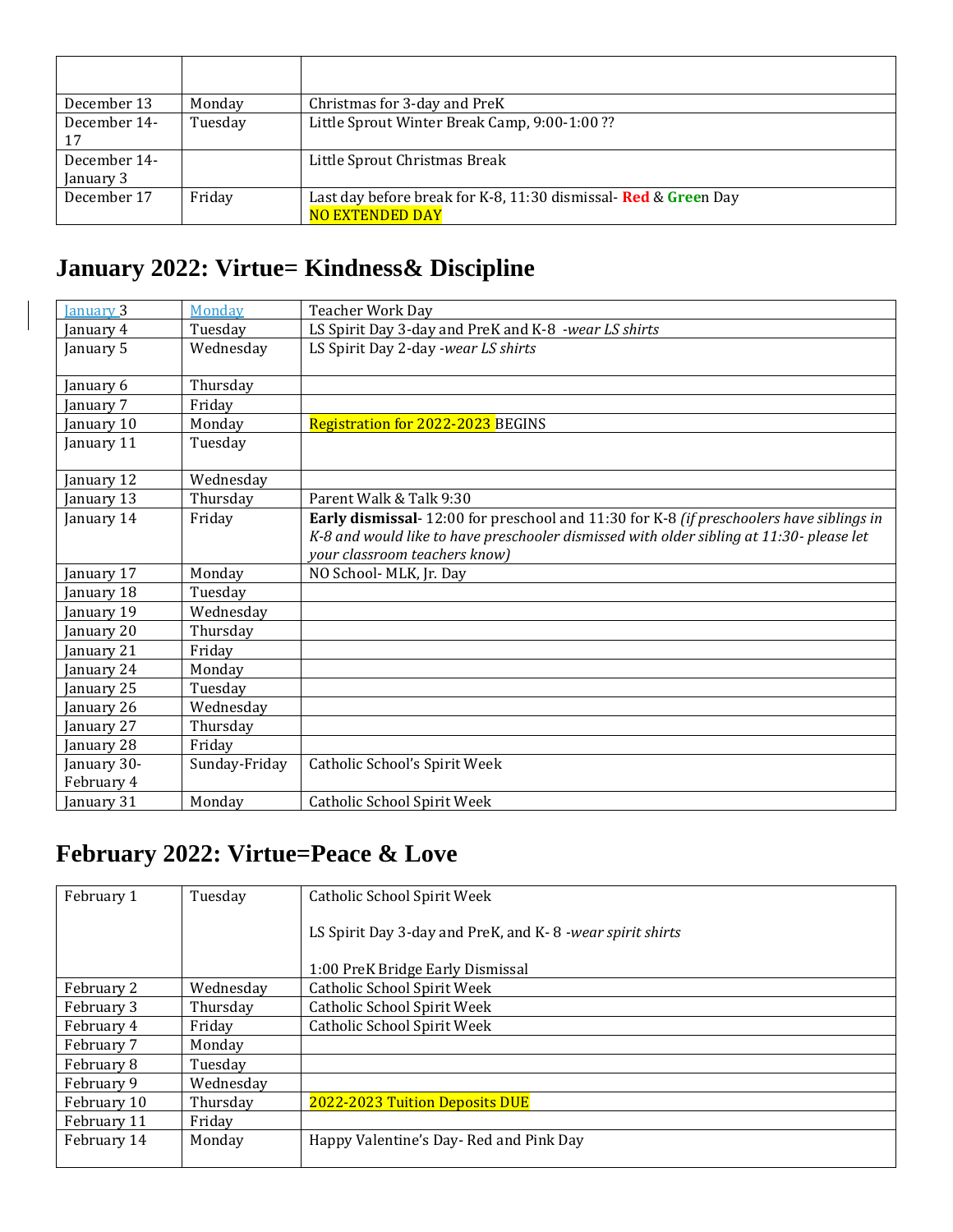|             |           | STEAM Week in Preschool Classes "Valentines"                                                                                                                                                                                                            |
|-------------|-----------|---------------------------------------------------------------------------------------------------------------------------------------------------------------------------------------------------------------------------------------------------------|
| February 15 | Tuesdav   | <b>STEAM Week in Preschool Classes</b>                                                                                                                                                                                                                  |
| February 16 | Wednesday | STEAM Week in Preschool Classes                                                                                                                                                                                                                         |
| February 17 | Thursday  | <b>STEAM Week in Preschool Classes</b>                                                                                                                                                                                                                  |
| February 18 | Friday    | Early dismissal-12:00 for preschool and 11:30 for K-8 (if preschoolers have siblings in<br>K-8 and would like to have preschooler dismissed with older sibling at 11:30- please let<br>your classroom teachers know)<br>STEAM Week in Preschool Classes |
| February 21 | Monday    | NO School-President's Day                                                                                                                                                                                                                               |
| February 22 | Tuesday   | <b>STEAM Week in Preschool Classes</b>                                                                                                                                                                                                                  |
| February 23 | Wednesday | <b>STEAM Week in Preschool Classes</b>                                                                                                                                                                                                                  |
| February 24 | Thursday  | <b>STEAM Week in Preschool Classes</b>                                                                                                                                                                                                                  |
| February 25 | Friday    | STEAM Week in Preschool Classes                                                                                                                                                                                                                         |
| February 28 | Monday    | No School-Teacher Work Day                                                                                                                                                                                                                              |

## **March 2022: Virtue= Perseverance & Prayerfulness**

| March 1  | Tuesday   | Shrove Tuesday- If You Give a Pig a Pancake Day in preschool OR Read Across America<br>Day-Dress in Dr. Seuss Attire OR Red and White Stripe |
|----------|-----------|----------------------------------------------------------------------------------------------------------------------------------------------|
|          |           | LHS Spirit Day 3-day, PreK, and K-8- wear LS shirts                                                                                          |
|          |           | 1:00 PreK Bridge Early Dismissal                                                                                                             |
|          |           | <b>Staff Meeting, 1:30-2:30</b>                                                                                                              |
|          |           | *Assignment= self -portraits with writing, Cool STEAM Activity                                                                               |
|          |           | FIRE DRILL Week                                                                                                                              |
| March 2  | Wednesday | Ash Wednesday                                                                                                                                |
|          |           |                                                                                                                                              |
|          |           | LHS Spirit Day for 2-day= wear LS shirts                                                                                                     |
|          |           | Mindful Minute- a moment to start our day listening to God with the ear of our heart                                                         |
| March 3  | Thursday  | Mindful Minute- a moment to start our day listening to God with the ear of our heart                                                         |
| March 4  | Friday    | Mindful Minute- a moment to start our day listening to God with the ear of our heart                                                         |
| March 7  | Monday    | Mindful Minute- a moment to start our day listening to God with the ear of our heart                                                         |
| March 8  | Tuesday   | Mindful Minute- a moment to start our day listening to God with the ear of our heart                                                         |
| March 9  | Wednesday | Mindful Minute- a moment to start our day listening to God with the ear of our heart                                                         |
| March 10 | Thursday  | Mindful Minute- a moment to start our day listening to God with the ear of our heart                                                         |
| March 11 | Friday    | Mindful Minute- a moment to start our day listening to God with the ear of our heart                                                         |
| March 14 | Monday    | <b>Preschool has school this day</b> (TWD for K-8 only)                                                                                      |
| March 15 | Tuesday   | Mindful Minute- a moment to start our day listening to God with the ear of our heart                                                         |
| March 16 | Wednesday | Mindful Minute- a moment to start our day listening to God with the ear of our heart                                                         |
| March 17 | Thursday  | <b>GREEN</b> Day                                                                                                                             |
|          |           |                                                                                                                                              |
|          |           | <b>Mindful Minute</b> - a moment to start our day listening to God with the ear of our heart                                                 |
| March 18 | Friday    | Mindful Minute- a moment to start our day listening to God with the ear of our heart                                                         |
| March 21 | Monday    | <b>Reading Rocks Week</b>                                                                                                                    |
|          |           | Mindful Minute- a moment to start our day listening to God with the ear of our heart                                                         |
| March 22 | Tuesday   | <b>Reading Rocks Week</b>                                                                                                                    |
|          |           |                                                                                                                                              |
|          |           | Mindful Minute- a moment to start our day listening to God with the ear of our heart                                                         |
| March 23 | Wednesday | <b>Reading Rocks Week</b>                                                                                                                    |
|          |           |                                                                                                                                              |
|          |           | <b>Mindful Minute</b> - a moment to start our day listening to God with the ear of our heart                                                 |